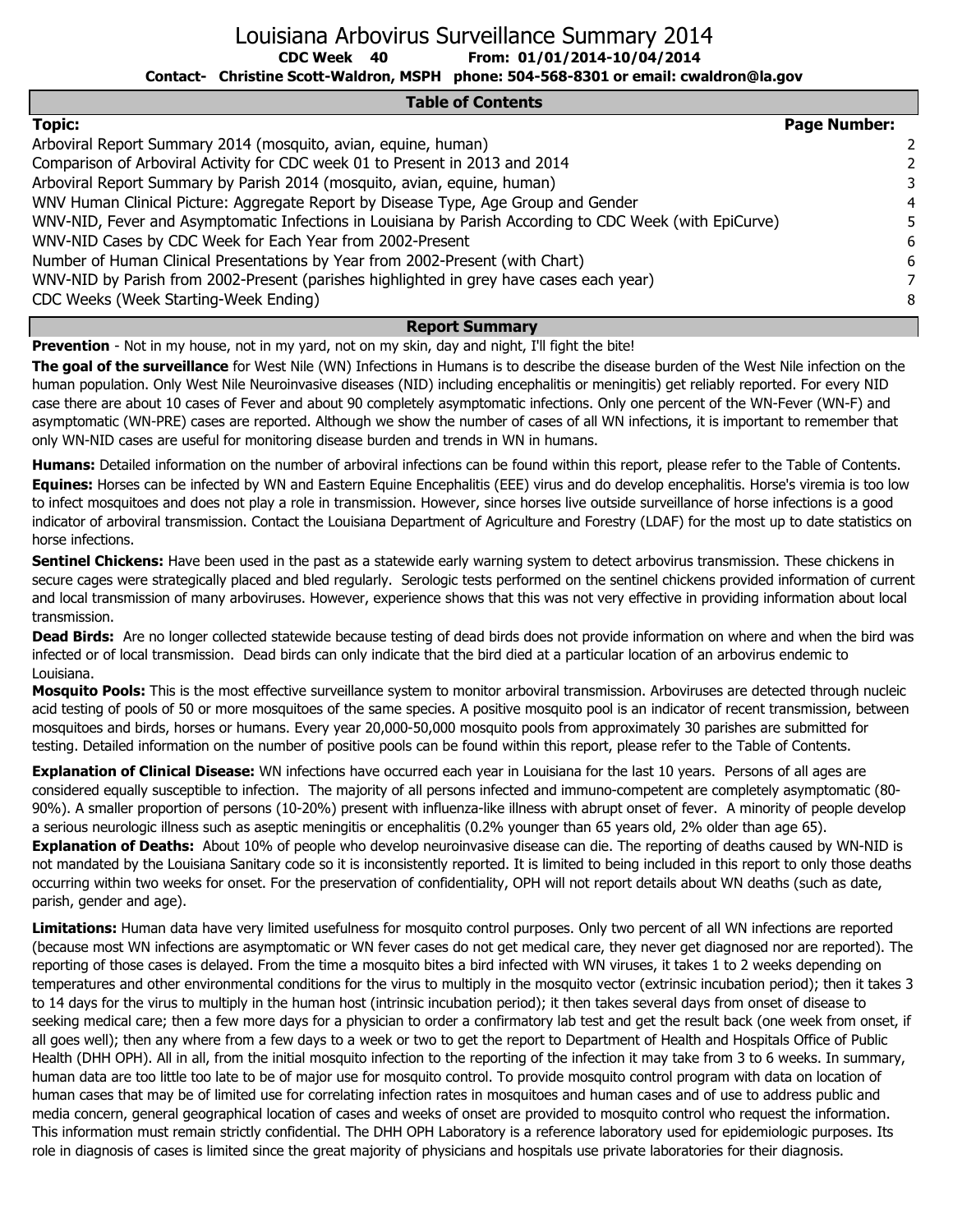### **Arboviral Report Summary Presentation Page 2**

|                | <b>Mosquito</b> | Avian * | Equine |                                                      |    | Human      |       |                                       |               |
|----------------|-----------------|---------|--------|------------------------------------------------------|----|------------|-------|---------------------------------------|---------------|
| <b>Disease</b> | <b>Pools</b>    |         |        | Neuroinvasive   Fever   Asymptomatic  <br><b>NID</b> |    | <b>PRE</b> | Total | <b>Positive Blood Donors</b><br>PVD ‡ | <b>Deaths</b> |
| <b>CAL</b>     |                 |         |        |                                                      |    |            |       |                                       |               |
| EEE            |                 |         | 11     |                                                      |    |            |       |                                       |               |
| <b>SLE</b>     | 11              |         |        |                                                      |    |            |       |                                       |               |
| <b>WEE</b>     |                 |         |        |                                                      |    |            |       |                                       |               |
| <b>WNV</b>     | 924             | 54      |        | 57                                                   | 52 | 19         | 128   | 15                                    | 6             |
| Total          | 936             | 55      | 12     | 57                                                   | 52 | 19         | 128   | 15                                    |               |

#### **Data from CDC Week 1-40 From: 01/01/2014-10/04/2014**

CAL = California serogroup viruses (including La Crosse) \* Avian includes any wild bird or sentinel chicken samples

EEE = Eastern Equine Encephalitis virus

SLE = St. Louis Encephalitis virus

WEE = Western Equine Encephalitis virus

WNV = West Nile virus

‡ PVD are people who had no symptoms at the time of donating blood with a blood collection agency, but whose blood tested positive when screened for the presence of virus. If they become symptomatic and meet the case definition reporting criteria, they are counted as a case and are included in the appropriate disease category case tallies.

| Data from CDC Week 1-40 |  | From: 01/01/2013-10/05/2013 |
|-------------------------|--|-----------------------------|
|                         |  |                             |

|                | <b>Mosquito</b> | Avian | <b>Equine</b> |                       |    |                     | Human        |                              |               |
|----------------|-----------------|-------|---------------|-----------------------|----|---------------------|--------------|------------------------------|---------------|
|                | <b>Pools</b>    |       |               | Neuroinvasive   Fever |    | <b>Asymptomatic</b> | <b>Total</b> | <b>Positive Blood Donors</b> | <b>Deaths</b> |
| <b>Disease</b> |                 |       |               | <b>NID</b>            |    | <b>PRE</b>          |              | <b>PVD</b>                   |               |
| <b>CAL</b>     |                 |       |               |                       |    |                     |              |                              |               |
| EEE            |                 |       |               |                       |    |                     |              |                              |               |
| <b>SLE</b>     |                 |       |               |                       |    |                     |              |                              |               |
| <b>WEE</b>     |                 |       |               |                       |    |                     |              |                              |               |
| <b>WNV</b>     | 186             | 96    |               | 29                    | 15 |                     | 45           |                              |               |
| Total          | 186             | 99    |               | 29                    | 15 |                     | 45           |                              |               |

\*\* Chikungunya is not a nationally notifiable disease in the United States **Data from CDC Week 1-40 From: 01/01/2014-10/04/2014 International Travel-Associated Case Summary**

|                   | <b>Human</b> | <b>Countries of Origin:</b>   |  |
|-------------------|--------------|-------------------------------|--|
|                   | Fever        | <b>British Virgin Islands</b> |  |
| <b>Disease</b>    |              | <b>Dominican Republic</b>     |  |
| Dengue Virus      |              | <b>Haiti</b>                  |  |
| Chikungunya Virus | 12           | <b>S.E. Asia</b>              |  |

**Countries of Origin: Fever 1 British Virgin Islands F 7 Dominican Republic 2 5 Haiti S.E. Asia**

All cases of international travel-associated disease were reported among persons who acquired the infection during travel out of country to an area with endemic transmission or experiencing an outbreak in the two weeks prior to onset of symptoms.

*Case tallies included in the weekly arboviral surveillance report include confirmed and probable cases. Suspect cases are not included. Case tallies reported to CDC do not include suspect cases.*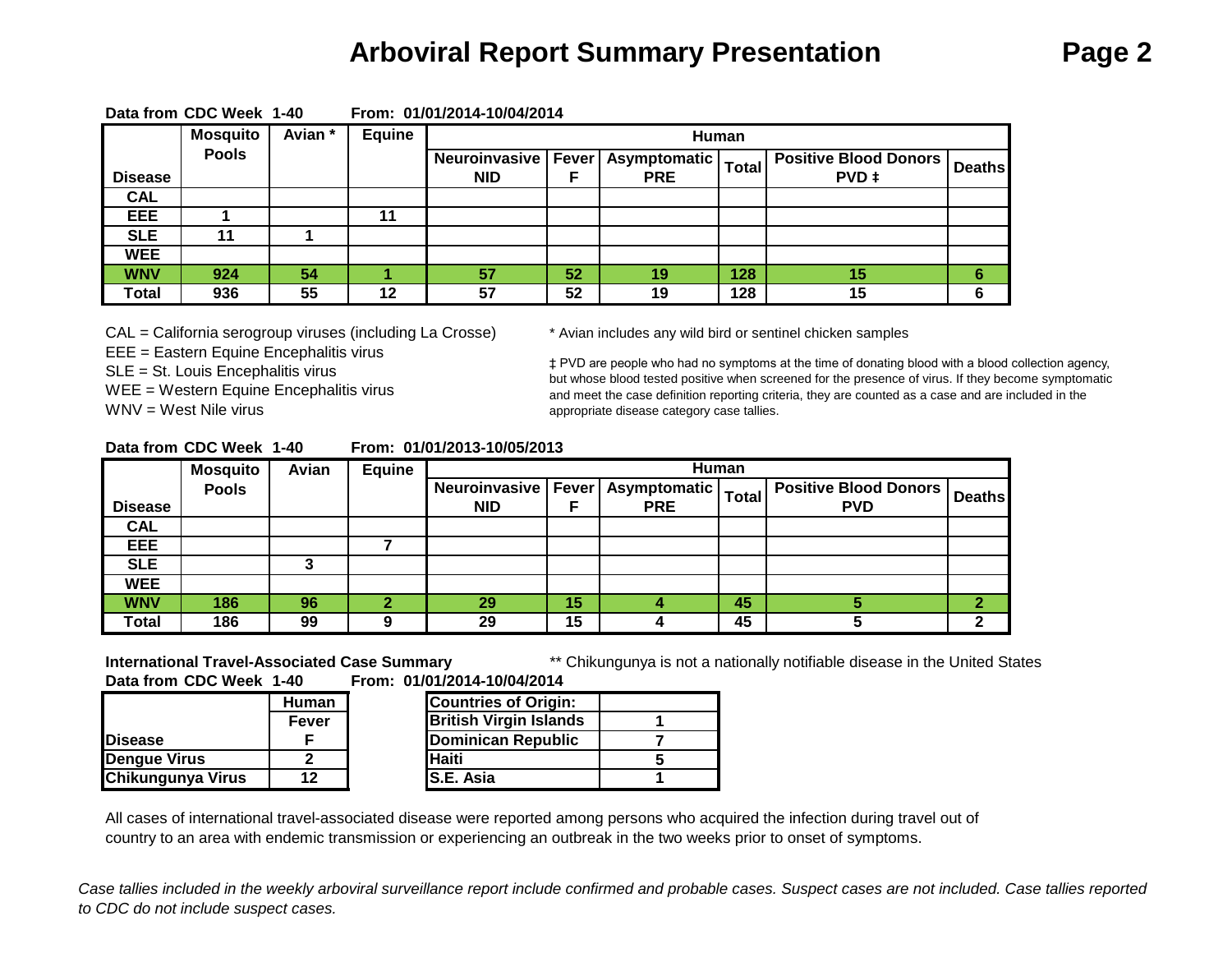|                         |                       |                |     |                         |                |                         |                         |    |              | <b>Arbovirus by Parish</b>            |   |              |             |             |                 |                | Page 3          |
|-------------------------|-----------------------|----------------|-----|-------------------------|----------------|-------------------------|-------------------------|----|--------------|---------------------------------------|---|--------------|-------------|-------------|-----------------|----------------|-----------------|
| Data from               | <b>CDC Week: 1-39</b> |                |     |                         |                |                         |                         |    |              | From: 01/01/2014-09/27/2014           |   |              |             |             |                 |                |                 |
|                         |                       |                |     | <b>WNV</b>              |                |                         |                         |    |              | <b>SLE</b>                            |   |              | EEE         | <b>CAL</b>  | <b>CHIK</b>     | <b>DEN</b>     |                 |
| Parish                  | Μ                     |                | A E |                         |                | <b>Human</b>            |                         |    |              | M   A   E   Human   M   A   E   Human |   |              |             |             | Human Human     | <b>Human</b>   |                 |
|                         |                       |                |     | <b>NID</b>              | $\overline{F}$ |                         | <b>PRE</b> Total        |    |              |                                       |   |              |             |             |                 |                |                 |
| <b>Acadia</b>           |                       | $\mathbf 1$    |     |                         |                |                         | 0                       |    |              |                                       |   | $\mathbf 1$  |             |             |                 |                | $M = M$ osquito |
| <b>Ascension</b>        | $\overline{53}$       |                |     | 4                       | $\overline{2}$ | $\mathbf{2}$            | 8                       |    |              |                                       |   | 1            |             |             |                 |                | $A = Avian$     |
| <b>Avoyelles</b>        |                       |                |     |                         |                |                         | 0                       |    |              |                                       |   | 1            |             |             |                 |                |                 |
| <b>Beauregard</b>       |                       |                |     |                         |                |                         | $\mathbf 0$             |    |              |                                       |   | 1            |             |             |                 |                |                 |
| <b>Bossier</b>          | $\mathbf{3}$          |                |     | $\mathbf{2}$            | $\overline{2}$ |                         | 4                       |    |              |                                       |   |              |             |             |                 |                | $E = Equine$    |
| Caddo                   | 54                    |                |     | 15                      | 17             | $\overline{\mathbf{4}}$ | 36                      |    |              |                                       |   |              |             |             |                 |                |                 |
| Calcasieu               |                       |                |     |                         | $\mathbf 1$    |                         | 1                       |    |              |                                       |   |              |             |             |                 |                |                 |
| <b>East Baton Rouge</b> | 278                   | 8              |     | 20                      | 16             | 5                       | 41                      |    |              |                                       |   |              |             |             | $\mathbf{1}$    |                |                 |
| <b>Evangeline</b>       |                       |                |     |                         |                |                         | 0                       |    |              |                                       |   | $\mathbf{2}$ |             |             |                 |                |                 |
| <b>Franklin</b>         |                       | $\mathbf 1$    | 1   | $\mathbf 1$             |                |                         | 0                       |    |              |                                       |   |              |             |             |                 |                |                 |
| Grant                   |                       |                |     |                         |                |                         | $\mathbf 0$             |    |              |                                       |   |              |             |             | $\mathbf{1}$    |                |                 |
| Iberia                  | 4                     |                |     |                         |                |                         | 0                       |    |              |                                       |   |              |             |             |                 |                |                 |
| <b>Iberville</b>        |                       |                |     |                         | $\mathbf 1$    | 1                       | $\overline{\mathbf{2}}$ |    |              |                                       |   |              |             |             |                 |                |                 |
| <b>Jefferson</b>        | 1                     | 21             |     |                         |                |                         | 0                       |    | $\mathbf{1}$ |                                       |   |              |             |             | 3               | $\mathbf{1}$   |                 |
| <b>Jefferson Davis</b>  |                       |                |     |                         | $\mathbf 1$    |                         | 1                       |    |              |                                       |   |              |             |             |                 |                |                 |
| Lafayette               |                       | 3              |     |                         |                |                         | 0                       |    |              |                                       |   |              |             |             |                 |                |                 |
| Lafourche               | 1                     |                |     | $\overline{\mathbf{4}}$ | $\mathbf 1$    |                         | 5                       |    |              |                                       |   |              |             |             |                 |                |                 |
| Livingston              | 77                    |                |     | $\mathbf{2}$            | 6              | 5                       | 13                      |    |              |                                       |   | 1            |             |             | $\mathbf 1$     |                |                 |
| <b>Natchitoches</b>     |                       |                |     |                         |                |                         | 0                       |    |              |                                       |   |              |             |             | $\mathbf{1}$    |                |                 |
| <b>Orleans</b>          | 6                     |                |     |                         | $\mathbf{1}$   |                         | 1                       | 10 |              |                                       |   |              |             |             | 4               |                |                 |
| <b>Ouachita</b>         | 45                    |                |     | $\mathbf{2}$            | $\mathbf{1}$   |                         | 3                       |    |              |                                       |   |              |             |             |                 |                |                 |
| <b>Plaquemines</b>      | 1                     |                |     |                         |                |                         | $\mathbf 0$             |    |              |                                       |   |              |             |             |                 |                |                 |
| <b>Pointe Coupee</b>    |                       |                |     | $\overline{2}$          |                | 1                       | 3                       |    |              |                                       |   |              |             |             |                 |                |                 |
| <b>Rapides</b>          |                       |                |     |                         |                | 1                       | 1                       |    |              |                                       |   |              |             |             |                 |                |                 |
| <b>St. Bernard</b>      |                       |                |     |                         |                |                         | 0                       | 1  |              |                                       |   |              |             |             |                 |                |                 |
| <b>St. Charles</b>      |                       | 11             |     | $\mathbf 1$             |                |                         | 1                       |    |              |                                       |   |              |             |             |                 |                |                 |
| <b>St. James</b>        | $\mathbf{3}$          |                |     |                         |                |                         | 0                       |    |              |                                       |   |              |             |             |                 |                |                 |
| St. John                | $\mathbf{2}$          |                |     |                         |                |                         | 0                       |    |              |                                       |   |              |             |             |                 |                |                 |
| St. Mary                | 1                     |                |     |                         |                |                         | 0                       |    |              |                                       | 1 |              |             |             |                 |                |                 |
| <b>St. Martin</b>       | $\mathbf 2$           | 5              |     |                         |                |                         | 0                       |    |              |                                       |   |              |             |             |                 | $\mathbf 1$    |                 |
| <b>St.Tammany</b>       | 42                    |                |     | $\overline{2}$          | $\overline{2}$ |                         | 4                       |    |              |                                       |   |              |             |             |                 |                |                 |
| <b>Tangipahoa</b>       | 3                     |                |     |                         | $\mathbf 1$    |                         | 1                       |    |              |                                       |   |              |             |             | $\mathbf{1}$    |                |                 |
| <b>Terrebonne</b>       |                       | $\overline{4}$ |     | $\mathbf 1$             |                |                         | 1                       |    |              |                                       |   |              |             |             |                 |                |                 |
| <b>Vermilion</b>        |                       |                |     |                         |                |                         | $\mathbf 0$             |    |              |                                       |   | 4            |             |             |                 |                |                 |
| Washington              |                       |                |     | $\overline{1}$          |                |                         | $\mathbf{1}$            |    |              |                                       |   |              |             |             |                 |                |                 |
| <b>West Baton Rouge</b> | 348                   |                |     |                         |                |                         | $\mathbf 0$             |    |              |                                       |   |              |             |             |                 |                |                 |
|                         | Total 924             |                |     | 54   1   57             | 52             | 19                      | $127$ 11 1 0            |    |              | $\overline{\mathbf{0}}$               |   | $1 0 11$     | $\mathbf 0$ | $\mathbf 0$ | $\overline{12}$ | $\overline{2}$ |                 |

CAL = California serogroup viruses (including La Crosse) WEE = Western Equine Encephalitis virus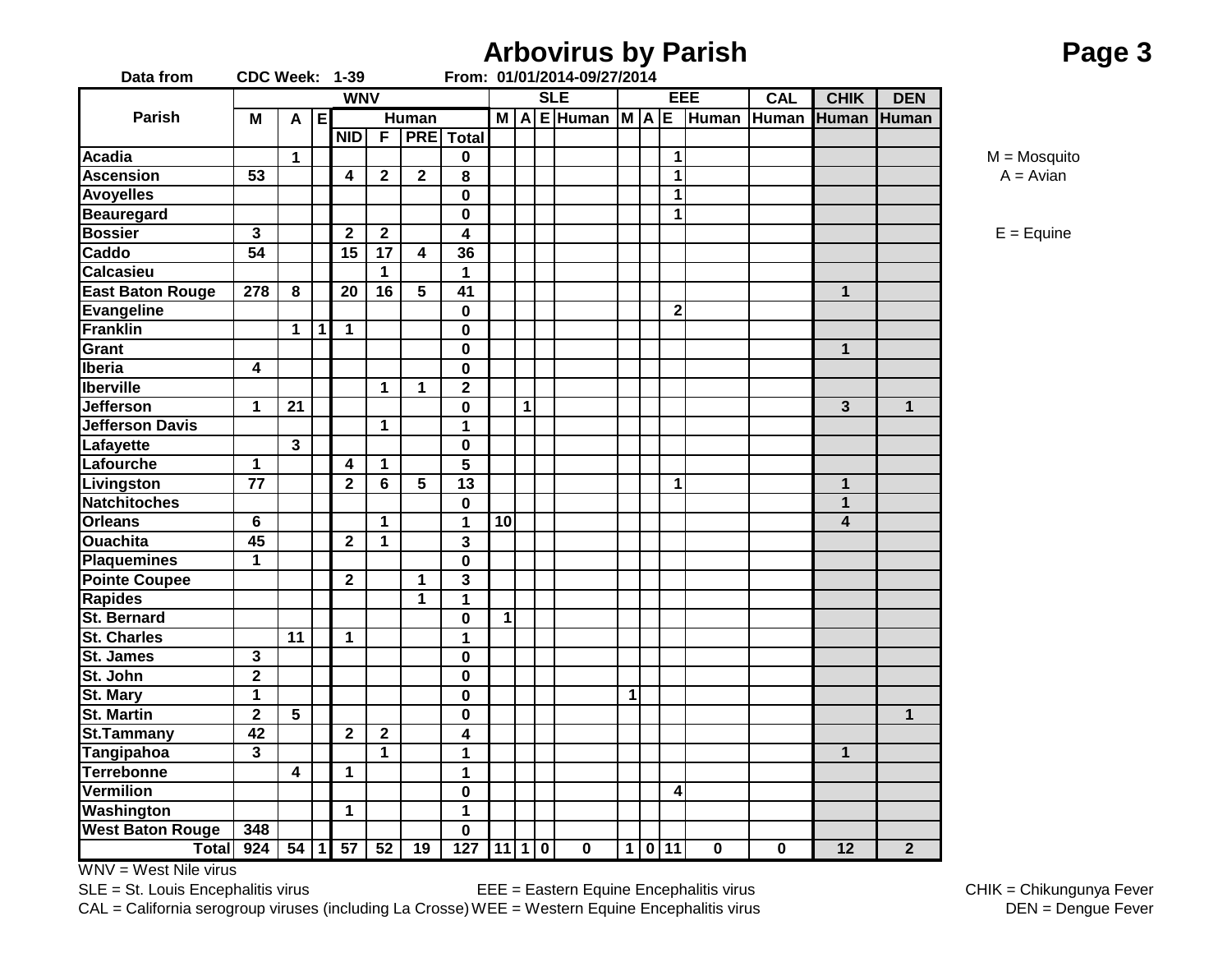## **Arbovirus by Parish Page 3**

*All cases of international travel-associated disease were reported among persons who acquired the infection during travel out of the country. All human and equine case tallies are reported by the case's parish of residence, not the parish where the exposure occurred.*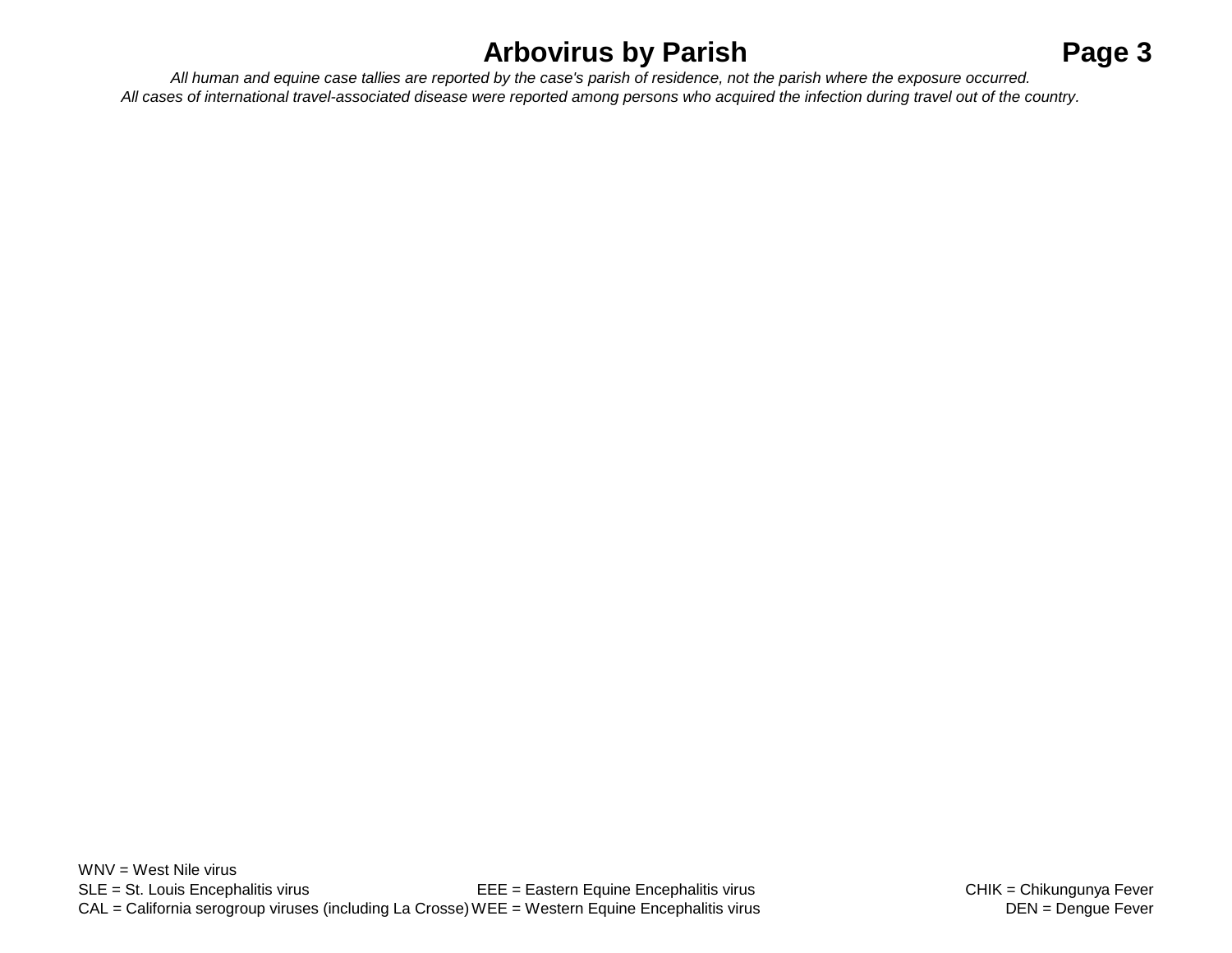### **WNV Human Clinical Presentation Page 4**

|                     |                  |                  | <b>Clinical Classification</b> |                  |                  |                |
|---------------------|------------------|------------------|--------------------------------|------------------|------------------|----------------|
| <b>Age Group</b>    | <b>NID Cases</b> | <b>Incidence</b> | <b>Fever Cases</b>             | <b>Incidence</b> | <b>PRE Cases</b> | <b>Deaths</b>  |
| $0 - 14$            |                  | 0.1              | u                              | 0.0              |                  |                |
| 15-29               |                  | 0.7              | 6                              | 0.6              | 3                |                |
| $30 - 44$           | 11               | 1.1              | 9                              | 0.9              |                  |                |
| 45-59               | 12               | 1.5              | 18                             | 2.3              | 6                | 0              |
| 60-74               | 10               | 2.2              | 14                             | 3.1              | 5                | $\overline{2}$ |
| $75+$               | 16               | 6.9              | 5                              | 2.1              |                  | 4              |
| <b>Undetermined</b> |                  |                  |                                |                  |                  |                |
| Total               | 57               | 1.3              | 52                             | 1.2              | 19               | 6              |

| <b>Age Group</b>    |                   | <b>Neuroinvasive Disease Cases by Gender</b> |               |                    |
|---------------------|-------------------|----------------------------------------------|---------------|--------------------|
|                     | <b>Male</b>       | <b>M</b> Incidence                           | <b>Female</b> | <b>F</b> Incidence |
| $0 - 14$            |                   | 0.2                                          |               | 0.0                |
| 15-29               |                   | 0.6                                          |               | 0.8                |
| 30-44               |                   | 1.4                                          |               | 0.8                |
| 45-59               |                   | 1.8                                          | 5             | 1.2                |
| 60-74               |                   | 3.4                                          | 3             | 1.2                |
| $75+$               | $12 \ \mathsf{ }$ | 14.4                                         |               | 2.7                |
| <b>Undetermined</b> |                   |                                              |               |                    |
| Total               | 37                | 1.7                                          | 20            | 0.9                |



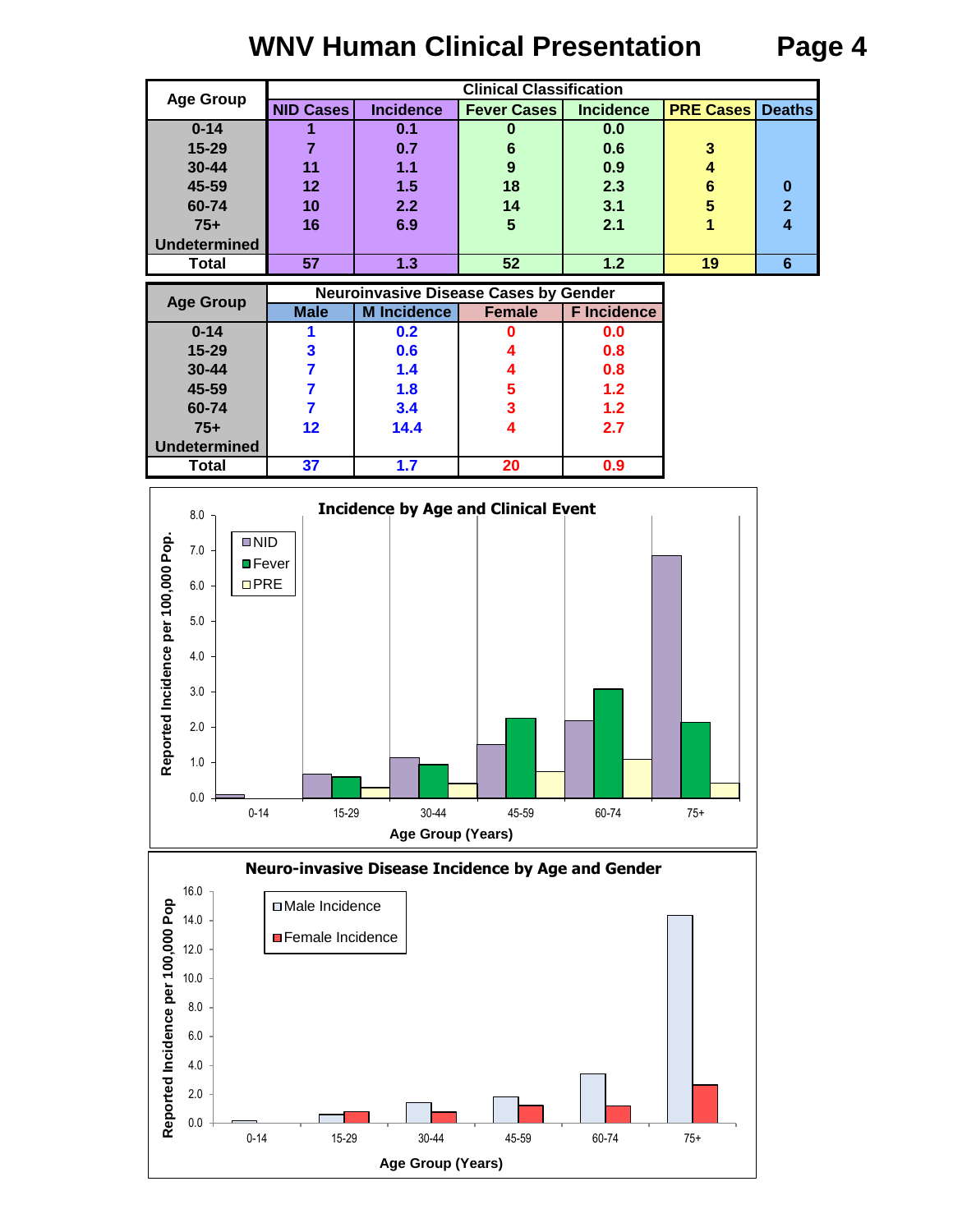# **WNV Infections by Parish According to CDC Week Page 5**

|                |                         | CDC Week 1-5 6-9 10-13 14-17 18-21 |           |              |              |             |         |              |              | 22 23 24     | 25 | 26  | 27 | 28                      | 29 | 30           | 31             | 32 33                   | 34                      | 35         |   | 36 37                            | 38  | 39       | 40  | 41           | 42           | 43<br>44     | 45           |     |              | 46 47        | 48           | 49           | 50           |           | $51$ $52$ |
|----------------|-------------------------|------------------------------------|-----------|--------------|--------------|-------------|---------|--------------|--------------|--------------|----|-----|----|-------------------------|----|--------------|----------------|-------------------------|-------------------------|------------|---|----------------------------------|-----|----------|-----|--------------|--------------|--------------|--------------|-----|--------------|--------------|--------------|--------------|--------------|-----------|-----------|
| Region Parish  |                         | <b>Total</b>                       |           | Jan Feb      | Mar          | Apr         | May Jun |              |              |              |    | Jul |    |                         |    | Aug          |                |                         |                         | <b>Sep</b> |   |                                  |     |          | Oct |              |              |              |              | Nov |              |              |              | Dec          |              |           |           |
| $\mathbf{1}$   |                         |                                    |           |              |              |             |         |              |              |              |    |     |    |                         |    |              |                |                         |                         |            |   |                                  |     |          |     |              |              |              |              |     |              |              |              |              |              |           |           |
| $\overline{2}$ | <b>Ascension</b>        | 4                                  |           |              |              |             |         |              |              |              |    |     |    |                         |    | -1           |                |                         |                         |            |   | $\overline{2}$                   |     |          |     |              |              |              |              |     |              |              |              |              |              |           |           |
| $\overline{2}$ | <b>East Baton Rouge</b> | 20                                 |           |              |              |             |         |              |              |              |    |     |    |                         | 2  | 1            | $\mathbf{2}$   | $\overline{\mathbf{2}}$ | 3                       | 5.         |   | $\mathbf{1}$<br>$\mathbf{1}$     | - 1 |          |     |              |              |              |              |     |              |              |              |              |              |           |           |
| $\overline{2}$ | <b>Pointe Coupee</b>    | $\overline{\mathbf{2}}$            |           |              |              |             |         |              |              |              |    |     |    |                         |    |              |                |                         |                         |            |   | $\overline{\mathbf{2}}$          |     |          |     |              |              |              |              |     |              |              |              |              |              |           |           |
| 3              | Lafourche               |                                    |           |              |              |             |         |              |              |              |    |     |    |                         |    |              |                |                         |                         |            | 1 | $\overline{\phantom{a}}$         |     |          |     |              |              |              |              |     |              |              |              |              |              |           |           |
| $\mathbf{3}$   | <b>St. Charles</b>      |                                    |           |              |              |             |         |              |              |              |    |     |    |                         |    |              |                |                         |                         |            |   |                                  |     |          |     |              |              |              |              |     |              |              |              |              |              |           |           |
| 3              | <b>Terrebonne</b>       |                                    |           |              |              |             |         |              |              |              |    |     |    |                         |    |              |                |                         |                         |            |   |                                  |     |          |     |              |              |              |              |     |              |              |              |              |              |           |           |
| $\mathbf{z}$   | <b>Bossier</b>          |                                    |           |              |              |             |         |              |              |              |    |     |    |                         |    |              |                |                         | $\overline{\mathbf{2}}$ |            |   |                                  |     |          |     |              |              |              |              |     |              |              |              |              |              |           |           |
| 7              | <b>Caddo</b>            | 15                                 |           |              |              |             |         |              |              |              |    |     |    | $\overline{\mathbf{2}}$ | 4  | 6            |                | $\mathbf{1}$            | $\overline{\mathbf{2}}$ |            |   |                                  |     |          |     |              |              |              |              |     |              |              |              |              |              |           |           |
| 8              | Franklin                |                                    |           |              |              |             |         |              |              |              |    |     |    |                         |    |              |                |                         |                         |            |   |                                  |     |          |     |              |              |              |              |     |              |              |              |              |              |           |           |
| 8              | <b>Ouachita</b>         | $\overline{\mathbf{2}}$            |           |              |              |             |         |              |              |              |    |     |    |                         |    |              |                |                         |                         |            |   |                                  |     |          |     |              |              |              |              |     |              |              |              |              |              |           |           |
| 9              | Livingston              |                                    |           |              |              |             |         |              |              |              |    |     |    |                         |    | 1            |                |                         |                         |            |   |                                  |     |          |     |              |              |              |              |     |              |              |              |              |              |           |           |
| 9              | <b>St. Tammany</b>      |                                    |           |              |              |             |         |              |              |              |    |     |    |                         |    |              |                |                         |                         |            |   |                                  |     |          |     |              |              |              |              |     |              |              |              |              |              |           |           |
| 9              | Washingon               |                                    |           |              |              |             |         |              |              |              |    |     |    |                         |    |              |                |                         |                         |            |   |                                  |     |          |     |              |              |              |              |     |              |              |              |              |              |           |           |
|                | <b>WNV-NID 2014</b>     | 57                                 | $\bullet$ | $\mathbf{0}$ | $\mathbf{r}$ |             |         | n            | $\mathbf{a}$ | $\sqrt{ }$   |    |     | n  |                         |    |              |                |                         |                         |            |   | ר                                |     |          |     |              | $\mathbf{a}$ |              |              |     |              | $\Omega$     |              | n            |              |           |           |
|                | <b>WNV-F 2014</b>       |                                    | $52$ 0    | $\bullet$    | $\Omega$     |             |         | n            | $\mathbf{a}$ |              |    |     |    |                         |    |              |                |                         | 10 <sup>1</sup>         |            |   |                                  |     |          |     |              | n            |              |              |     |              | $\mathbf{a}$ |              |              |              |           |           |
|                |                         |                                    |           |              |              |             |         |              |              |              |    |     |    |                         |    |              |                |                         |                         |            |   |                                  |     |          |     |              |              |              |              |     |              |              |              |              |              |           |           |
|                | <b>WNV-PRE 2014</b>     |                                    | $19$ 0    | $\bullet$    | $\mathbf{0}$ | $\mathbf 0$ |         | $\mathbf{a}$ | $\mathbf{a}$ | $\mathbf{a}$ | ∩  | n.  |    |                         |    | $\mathbf{0}$ | $\overline{2}$ | $\overline{2}$          | $\mathbf{a}$            |            | 3 | $\overline{2}$<br>$\blacksquare$ |     | $\Omega$ |     | $\mathbf{a}$ | $\mathbf{a}$ | $\mathbf{a}$ | $\mathbf{0}$ |     | $\mathbf{a}$ | $\mathbf{0}$ | $\mathbf{0}$ | $\mathbf{0}$ | $\mathbf{0}$ | $\bullet$ | - 0       |
|                |                         |                                    |           |              |              |             |         |              |              |              |    |     |    |                         |    |              |                |                         |                         |            |   |                                  |     |          |     |              |              |              |              |     |              |              |              |              |              |           |           |

**WNV-NID 2012 160 0 0 0 0 0 0 0 0 1 1 3 15 11 13 17 18 16 14 12 4 7 4 4 7 2 1 3 3 0 1 1 1 0 1 0 0**

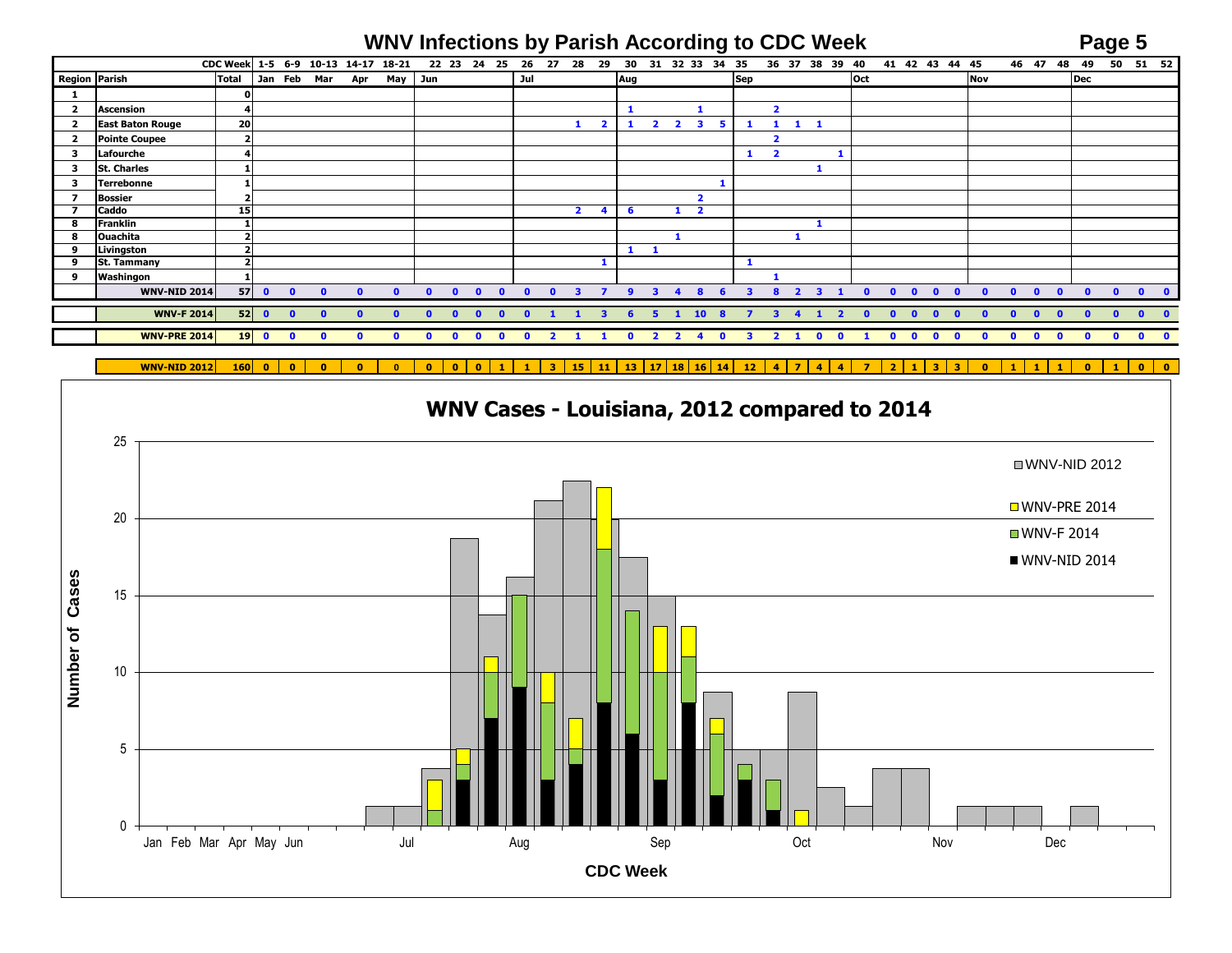| <b>WNV-NID Cases by CDC Week by Year</b><br>2005 2006 2007 2008 2009<br>Week<br>2002<br>2003<br>2004<br>2010<br>2011<br>2013<br>2014<br>2012<br><b>Jan</b><br>1<br>3<br>7<br>10<br><b>March</b><br>13<br>$\overline{17}$<br>19<br><b>May</b><br>20<br>$\overline{0}$<br>$\overline{0}$<br>$\overline{0}$<br>$\overline{0}$<br>$\overline{0}$<br>$\overline{0}$<br>$\overline{0}$<br>$\overline{0}$<br>$\overline{0}$<br>$\mathbf{0}$<br>$\overline{0}$<br>$\mathbf{0}$<br>$\overline{0}$<br>21<br>$\overline{0}$<br>$\overline{0}$<br>$\overline{0}$<br>$\overline{0}$<br>$\overline{0}$<br>$\overline{0}$<br>$\overline{0}$<br>$\overline{0}$<br>$\overline{0}$<br>$\overline{0}$<br>$\overline{0}$<br>$\overline{0}$<br>$\overline{0}$<br>22<br>$\overline{0}$<br>$\overline{0}$<br>$\overline{0}$<br>$\overline{0}$<br>$\overline{0}$<br>$\overline{0}$<br>$\overline{0}$<br>$\overline{0}$<br>$\overline{0}$<br>$\overline{0}$<br>$\overline{0}$<br>$\overline{0}$<br>$\overline{0}$<br><b>June</b><br>23<br>$\overline{0}$<br>$\overline{0}$<br>$\overline{0}$<br>0<br>$\overline{0}$<br>$\overline{0}$<br>$\overline{0}$<br>$\overline{0}$<br>$\overline{0}$<br>$\overline{0}$<br>$\overline{0}$<br>$\overline{0}$<br>$\overline{0}$<br>$\overline{\mathbf{2}}$<br>$\overline{0}$<br>$\overline{0}$<br>$\overline{0}$<br>$\overline{\mathfrak{o}}$<br>$\overline{0}$<br>$\overline{0}$<br>24<br>$\overline{0}$<br>$\overline{0}$<br>$\overline{0}$<br>$\overline{0}$<br>$\overline{0}$<br>$\overline{0}$<br>25<br>$\overline{\mathbf{2}}$<br>ī<br>ī<br>0<br>$\overline{0}$<br>$\overline{0}$<br>0<br>$\overline{0}$<br>0<br>0<br>$\overline{\mathbf{2}}$<br>$\overline{0}$<br>0<br>1<br>26<br>11<br>$\overline{\textbf{0}}$<br>$\overline{0}$<br>$\overline{0}$<br>ī<br>$\overline{0}$<br>ī<br>0<br>$\overline{0}$<br>$\overline{0}$<br>$\overline{0}$<br>$\overline{0}$<br><b>July</b><br>3<br>$\overline{\mathbf{3}}$<br>27<br>$\overline{\mathbf{6}}$<br>$\overline{\mathbf{3}}$<br>$\overline{\mathbf{4}}$<br>ī<br>$\overline{0}$<br>$\overline{\mathbf{2}}$<br>$\overline{\mathbf{3}}$<br>$\overline{0}$<br>$\overline{0}$<br>$\overline{0}$<br>$\overline{0}$<br>28<br>$\overline{9}$<br>5<br>$\overline{\mathbf{2}}$<br>5<br>$\overline{0}$<br>$\overline{0}$<br>$\overline{\textbf{0}}$<br>ī<br>$\overline{15}$<br>ī<br>3<br>$\overline{\mathbf{4}}$<br>$\overline{\mathbf{0}}$<br>29<br>23<br>5<br>$\overline{\mathbf{2}}$<br>$\overline{13}$<br>$\overline{\mathbf{5}}$<br>7<br>$\overline{0}$<br>$\overline{0}$<br>1<br>ī<br>ī<br>$\overline{\mathbf{11}}$<br>$\overline{\mathbf{0}}$<br>$\overline{\bf 8}$<br>$\overline{\mathbf{8}}$<br>$\overline{\mathbf{6}}$<br>0<br>2<br>9<br>30<br>23<br>$\overline{\mathbf{8}}$<br>ī<br>$\overline{\mathbf{2}}$<br>$\overline{\textbf{0}}$<br>$\overline{13}$<br>ī<br><b>August</b><br>$\overline{21}$<br>$\overline{10}$<br>$\overline{21}$<br>1<br>ī<br>$\overline{17}$<br>31<br>$\overline{\mathbf{0}}$<br>$\overline{\textbf{0}}$<br>$\overline{\textbf{0}}$<br>32<br>$\overline{\mathbf{z}}$<br>$\overline{15}$<br>$\overline{\mathbf{11}}$<br>$\overline{14}$<br>$\overline{\mathbf{3}}$<br>$\overline{\mathbf{1}}$<br>$\overline{\mathbf{3}}$<br>$\overline{24}$<br>$\overline{\mathbf{2}}$<br>1<br>1<br>$\overline{18}$<br>$\overline{\bf{4}}$ |                 |                                                      |                              |                                                    |                                |                              |                                                      |                                       |                                  |                                                    |                           |                              |                         |                                             |
|-----------------------------------------------------------------------------------------------------------------------------------------------------------------------------------------------------------------------------------------------------------------------------------------------------------------------------------------------------------------------------------------------------------------------------------------------------------------------------------------------------------------------------------------------------------------------------------------------------------------------------------------------------------------------------------------------------------------------------------------------------------------------------------------------------------------------------------------------------------------------------------------------------------------------------------------------------------------------------------------------------------------------------------------------------------------------------------------------------------------------------------------------------------------------------------------------------------------------------------------------------------------------------------------------------------------------------------------------------------------------------------------------------------------------------------------------------------------------------------------------------------------------------------------------------------------------------------------------------------------------------------------------------------------------------------------------------------------------------------------------------------------------------------------------------------------------------------------------------------------------------------------------------------------------------------------------------------------------------------------------------------------------------------------------------------------------------------------------------------------------------------------------------------------------------------------------------------------------------------------------------------------------------------------------------------------------------------------------------------------------------------------------------------------------------------------------------------------------------------------------------------------------------------------------------------------------------------------------------------------------------------------------------------------------------------------------------------------------------------------------------------------------------------------------------------------------------------------------------------------------------------------------------------------------------------------------------------------------------------------------------------------------------------------------------------------------------------------------------------------------------------------------------------------------------------------------------------------------------------------------------------------------------------------------------------------|-----------------|------------------------------------------------------|------------------------------|----------------------------------------------------|--------------------------------|------------------------------|------------------------------------------------------|---------------------------------------|----------------------------------|----------------------------------------------------|---------------------------|------------------------------|-------------------------|---------------------------------------------|
|                                                                                                                                                                                                                                                                                                                                                                                                                                                                                                                                                                                                                                                                                                                                                                                                                                                                                                                                                                                                                                                                                                                                                                                                                                                                                                                                                                                                                                                                                                                                                                                                                                                                                                                                                                                                                                                                                                                                                                                                                                                                                                                                                                                                                                                                                                                                                                                                                                                                                                                                                                                                                                                                                                                                                                                                                                                                                                                                                                                                                                                                                                                                                                                                                                                                                                                 |                 |                                                      |                              |                                                    |                                |                              |                                                      |                                       |                                  |                                                    |                           |                              |                         |                                             |
|                                                                                                                                                                                                                                                                                                                                                                                                                                                                                                                                                                                                                                                                                                                                                                                                                                                                                                                                                                                                                                                                                                                                                                                                                                                                                                                                                                                                                                                                                                                                                                                                                                                                                                                                                                                                                                                                                                                                                                                                                                                                                                                                                                                                                                                                                                                                                                                                                                                                                                                                                                                                                                                                                                                                                                                                                                                                                                                                                                                                                                                                                                                                                                                                                                                                                                                 |                 |                                                      |                              |                                                    |                                |                              |                                                      |                                       |                                  |                                                    |                           |                              |                         |                                             |
|                                                                                                                                                                                                                                                                                                                                                                                                                                                                                                                                                                                                                                                                                                                                                                                                                                                                                                                                                                                                                                                                                                                                                                                                                                                                                                                                                                                                                                                                                                                                                                                                                                                                                                                                                                                                                                                                                                                                                                                                                                                                                                                                                                                                                                                                                                                                                                                                                                                                                                                                                                                                                                                                                                                                                                                                                                                                                                                                                                                                                                                                                                                                                                                                                                                                                                                 |                 |                                                      |                              |                                                    |                                |                              |                                                      |                                       |                                  |                                                    |                           |                              |                         |                                             |
|                                                                                                                                                                                                                                                                                                                                                                                                                                                                                                                                                                                                                                                                                                                                                                                                                                                                                                                                                                                                                                                                                                                                                                                                                                                                                                                                                                                                                                                                                                                                                                                                                                                                                                                                                                                                                                                                                                                                                                                                                                                                                                                                                                                                                                                                                                                                                                                                                                                                                                                                                                                                                                                                                                                                                                                                                                                                                                                                                                                                                                                                                                                                                                                                                                                                                                                 |                 |                                                      |                              |                                                    |                                |                              |                                                      |                                       |                                  |                                                    |                           |                              |                         |                                             |
|                                                                                                                                                                                                                                                                                                                                                                                                                                                                                                                                                                                                                                                                                                                                                                                                                                                                                                                                                                                                                                                                                                                                                                                                                                                                                                                                                                                                                                                                                                                                                                                                                                                                                                                                                                                                                                                                                                                                                                                                                                                                                                                                                                                                                                                                                                                                                                                                                                                                                                                                                                                                                                                                                                                                                                                                                                                                                                                                                                                                                                                                                                                                                                                                                                                                                                                 |                 |                                                      |                              |                                                    |                                |                              |                                                      |                                       |                                  |                                                    |                           |                              |                         |                                             |
|                                                                                                                                                                                                                                                                                                                                                                                                                                                                                                                                                                                                                                                                                                                                                                                                                                                                                                                                                                                                                                                                                                                                                                                                                                                                                                                                                                                                                                                                                                                                                                                                                                                                                                                                                                                                                                                                                                                                                                                                                                                                                                                                                                                                                                                                                                                                                                                                                                                                                                                                                                                                                                                                                                                                                                                                                                                                                                                                                                                                                                                                                                                                                                                                                                                                                                                 |                 |                                                      |                              |                                                    |                                |                              |                                                      |                                       |                                  |                                                    |                           |                              |                         |                                             |
|                                                                                                                                                                                                                                                                                                                                                                                                                                                                                                                                                                                                                                                                                                                                                                                                                                                                                                                                                                                                                                                                                                                                                                                                                                                                                                                                                                                                                                                                                                                                                                                                                                                                                                                                                                                                                                                                                                                                                                                                                                                                                                                                                                                                                                                                                                                                                                                                                                                                                                                                                                                                                                                                                                                                                                                                                                                                                                                                                                                                                                                                                                                                                                                                                                                                                                                 |                 |                                                      |                              |                                                    |                                |                              |                                                      |                                       |                                  |                                                    |                           |                              |                         |                                             |
|                                                                                                                                                                                                                                                                                                                                                                                                                                                                                                                                                                                                                                                                                                                                                                                                                                                                                                                                                                                                                                                                                                                                                                                                                                                                                                                                                                                                                                                                                                                                                                                                                                                                                                                                                                                                                                                                                                                                                                                                                                                                                                                                                                                                                                                                                                                                                                                                                                                                                                                                                                                                                                                                                                                                                                                                                                                                                                                                                                                                                                                                                                                                                                                                                                                                                                                 |                 |                                                      |                              |                                                    |                                |                              |                                                      |                                       |                                  |                                                    |                           |                              |                         |                                             |
|                                                                                                                                                                                                                                                                                                                                                                                                                                                                                                                                                                                                                                                                                                                                                                                                                                                                                                                                                                                                                                                                                                                                                                                                                                                                                                                                                                                                                                                                                                                                                                                                                                                                                                                                                                                                                                                                                                                                                                                                                                                                                                                                                                                                                                                                                                                                                                                                                                                                                                                                                                                                                                                                                                                                                                                                                                                                                                                                                                                                                                                                                                                                                                                                                                                                                                                 |                 |                                                      |                              |                                                    |                                |                              |                                                      |                                       |                                  |                                                    |                           |                              |                         |                                             |
|                                                                                                                                                                                                                                                                                                                                                                                                                                                                                                                                                                                                                                                                                                                                                                                                                                                                                                                                                                                                                                                                                                                                                                                                                                                                                                                                                                                                                                                                                                                                                                                                                                                                                                                                                                                                                                                                                                                                                                                                                                                                                                                                                                                                                                                                                                                                                                                                                                                                                                                                                                                                                                                                                                                                                                                                                                                                                                                                                                                                                                                                                                                                                                                                                                                                                                                 |                 |                                                      |                              |                                                    |                                |                              |                                                      |                                       |                                  |                                                    |                           |                              |                         |                                             |
|                                                                                                                                                                                                                                                                                                                                                                                                                                                                                                                                                                                                                                                                                                                                                                                                                                                                                                                                                                                                                                                                                                                                                                                                                                                                                                                                                                                                                                                                                                                                                                                                                                                                                                                                                                                                                                                                                                                                                                                                                                                                                                                                                                                                                                                                                                                                                                                                                                                                                                                                                                                                                                                                                                                                                                                                                                                                                                                                                                                                                                                                                                                                                                                                                                                                                                                 |                 |                                                      |                              |                                                    |                                |                              |                                                      |                                       |                                  |                                                    |                           |                              |                         |                                             |
|                                                                                                                                                                                                                                                                                                                                                                                                                                                                                                                                                                                                                                                                                                                                                                                                                                                                                                                                                                                                                                                                                                                                                                                                                                                                                                                                                                                                                                                                                                                                                                                                                                                                                                                                                                                                                                                                                                                                                                                                                                                                                                                                                                                                                                                                                                                                                                                                                                                                                                                                                                                                                                                                                                                                                                                                                                                                                                                                                                                                                                                                                                                                                                                                                                                                                                                 |                 |                                                      |                              |                                                    |                                |                              |                                                      |                                       |                                  |                                                    |                           |                              |                         |                                             |
|                                                                                                                                                                                                                                                                                                                                                                                                                                                                                                                                                                                                                                                                                                                                                                                                                                                                                                                                                                                                                                                                                                                                                                                                                                                                                                                                                                                                                                                                                                                                                                                                                                                                                                                                                                                                                                                                                                                                                                                                                                                                                                                                                                                                                                                                                                                                                                                                                                                                                                                                                                                                                                                                                                                                                                                                                                                                                                                                                                                                                                                                                                                                                                                                                                                                                                                 |                 |                                                      |                              |                                                    |                                |                              |                                                      |                                       |                                  |                                                    |                           |                              |                         |                                             |
|                                                                                                                                                                                                                                                                                                                                                                                                                                                                                                                                                                                                                                                                                                                                                                                                                                                                                                                                                                                                                                                                                                                                                                                                                                                                                                                                                                                                                                                                                                                                                                                                                                                                                                                                                                                                                                                                                                                                                                                                                                                                                                                                                                                                                                                                                                                                                                                                                                                                                                                                                                                                                                                                                                                                                                                                                                                                                                                                                                                                                                                                                                                                                                                                                                                                                                                 |                 |                                                      |                              |                                                    |                                |                              |                                                      |                                       |                                  |                                                    |                           |                              |                         |                                             |
|                                                                                                                                                                                                                                                                                                                                                                                                                                                                                                                                                                                                                                                                                                                                                                                                                                                                                                                                                                                                                                                                                                                                                                                                                                                                                                                                                                                                                                                                                                                                                                                                                                                                                                                                                                                                                                                                                                                                                                                                                                                                                                                                                                                                                                                                                                                                                                                                                                                                                                                                                                                                                                                                                                                                                                                                                                                                                                                                                                                                                                                                                                                                                                                                                                                                                                                 |                 |                                                      |                              |                                                    |                                |                              |                                                      |                                       |                                  |                                                    |                           |                              |                         |                                             |
|                                                                                                                                                                                                                                                                                                                                                                                                                                                                                                                                                                                                                                                                                                                                                                                                                                                                                                                                                                                                                                                                                                                                                                                                                                                                                                                                                                                                                                                                                                                                                                                                                                                                                                                                                                                                                                                                                                                                                                                                                                                                                                                                                                                                                                                                                                                                                                                                                                                                                                                                                                                                                                                                                                                                                                                                                                                                                                                                                                                                                                                                                                                                                                                                                                                                                                                 |                 |                                                      |                              |                                                    |                                |                              |                                                      |                                       |                                  |                                                    |                           |                              |                         |                                             |
|                                                                                                                                                                                                                                                                                                                                                                                                                                                                                                                                                                                                                                                                                                                                                                                                                                                                                                                                                                                                                                                                                                                                                                                                                                                                                                                                                                                                                                                                                                                                                                                                                                                                                                                                                                                                                                                                                                                                                                                                                                                                                                                                                                                                                                                                                                                                                                                                                                                                                                                                                                                                                                                                                                                                                                                                                                                                                                                                                                                                                                                                                                                                                                                                                                                                                                                 |                 |                                                      |                              |                                                    |                                |                              |                                                      |                                       |                                  |                                                    |                           |                              |                         |                                             |
|                                                                                                                                                                                                                                                                                                                                                                                                                                                                                                                                                                                                                                                                                                                                                                                                                                                                                                                                                                                                                                                                                                                                                                                                                                                                                                                                                                                                                                                                                                                                                                                                                                                                                                                                                                                                                                                                                                                                                                                                                                                                                                                                                                                                                                                                                                                                                                                                                                                                                                                                                                                                                                                                                                                                                                                                                                                                                                                                                                                                                                                                                                                                                                                                                                                                                                                 |                 |                                                      |                              |                                                    |                                |                              |                                                      |                                       |                                  |                                                    |                           |                              |                         |                                             |
|                                                                                                                                                                                                                                                                                                                                                                                                                                                                                                                                                                                                                                                                                                                                                                                                                                                                                                                                                                                                                                                                                                                                                                                                                                                                                                                                                                                                                                                                                                                                                                                                                                                                                                                                                                                                                                                                                                                                                                                                                                                                                                                                                                                                                                                                                                                                                                                                                                                                                                                                                                                                                                                                                                                                                                                                                                                                                                                                                                                                                                                                                                                                                                                                                                                                                                                 |                 |                                                      |                              |                                                    |                                |                              |                                                      |                                       |                                  |                                                    |                           |                              |                         |                                             |
|                                                                                                                                                                                                                                                                                                                                                                                                                                                                                                                                                                                                                                                                                                                                                                                                                                                                                                                                                                                                                                                                                                                                                                                                                                                                                                                                                                                                                                                                                                                                                                                                                                                                                                                                                                                                                                                                                                                                                                                                                                                                                                                                                                                                                                                                                                                                                                                                                                                                                                                                                                                                                                                                                                                                                                                                                                                                                                                                                                                                                                                                                                                                                                                                                                                                                                                 |                 |                                                      |                              |                                                    |                                |                              |                                                      |                                       |                                  |                                                    |                           |                              |                         |                                             |
|                                                                                                                                                                                                                                                                                                                                                                                                                                                                                                                                                                                                                                                                                                                                                                                                                                                                                                                                                                                                                                                                                                                                                                                                                                                                                                                                                                                                                                                                                                                                                                                                                                                                                                                                                                                                                                                                                                                                                                                                                                                                                                                                                                                                                                                                                                                                                                                                                                                                                                                                                                                                                                                                                                                                                                                                                                                                                                                                                                                                                                                                                                                                                                                                                                                                                                                 |                 |                                                      |                              |                                                    |                                |                              |                                                      |                                       |                                  |                                                    |                           |                              |                         |                                             |
|                                                                                                                                                                                                                                                                                                                                                                                                                                                                                                                                                                                                                                                                                                                                                                                                                                                                                                                                                                                                                                                                                                                                                                                                                                                                                                                                                                                                                                                                                                                                                                                                                                                                                                                                                                                                                                                                                                                                                                                                                                                                                                                                                                                                                                                                                                                                                                                                                                                                                                                                                                                                                                                                                                                                                                                                                                                                                                                                                                                                                                                                                                                                                                                                                                                                                                                 | 33              | $\overline{21}$                                      | $\overline{\mathbf{8}}$      | 7                                                  | $\overline{9}$                 | $\overline{13}$              | $\overline{\mathbf{z}}$                              | $\overline{\mathbf{1}}$               | $\overline{\mathbf{2}}$          | ī                                                  | $\overline{\mathbf{0}}$   | 16                           | 7                       | $\overline{\mathbf{8}}$                     |
|                                                                                                                                                                                                                                                                                                                                                                                                                                                                                                                                                                                                                                                                                                                                                                                                                                                                                                                                                                                                                                                                                                                                                                                                                                                                                                                                                                                                                                                                                                                                                                                                                                                                                                                                                                                                                                                                                                                                                                                                                                                                                                                                                                                                                                                                                                                                                                                                                                                                                                                                                                                                                                                                                                                                                                                                                                                                                                                                                                                                                                                                                                                                                                                                                                                                                                                 | $\overline{34}$ | $\overline{14}$                                      | $\overline{\mathbf{6}}$      | 3                                                  | $\overline{\bf 8}$             | 7                            | $\overline{\mathbf{z}}$                              | $\overline{\mathbf{3}}$               | ī                                | $\overline{\mathbf{z}}$                            | $\overline{\mathfrak{o}}$ | $\overline{14}$              | $\overline{\mathbf{6}}$ | 6                                           |
| <b>September</b>                                                                                                                                                                                                                                                                                                                                                                                                                                                                                                                                                                                                                                                                                                                                                                                                                                                                                                                                                                                                                                                                                                                                                                                                                                                                                                                                                                                                                                                                                                                                                                                                                                                                                                                                                                                                                                                                                                                                                                                                                                                                                                                                                                                                                                                                                                                                                                                                                                                                                                                                                                                                                                                                                                                                                                                                                                                                                                                                                                                                                                                                                                                                                                                                                                                                                                | 35              | $\overline{\bf 8}$                                   | $\overline{\mathbf{6}}$      | 5                                                  | $\overline{\mathbf{6}}$        | $\overline{\mathbf{6}}$      | 5                                                    | 3                                     | Ō                                | 3                                                  | ī                         | $\overline{12}$              | 2                       | 3                                           |
|                                                                                                                                                                                                                                                                                                                                                                                                                                                                                                                                                                                                                                                                                                                                                                                                                                                                                                                                                                                                                                                                                                                                                                                                                                                                                                                                                                                                                                                                                                                                                                                                                                                                                                                                                                                                                                                                                                                                                                                                                                                                                                                                                                                                                                                                                                                                                                                                                                                                                                                                                                                                                                                                                                                                                                                                                                                                                                                                                                                                                                                                                                                                                                                                                                                                                                                 | 36              | $\overline{13}$                                      | $\overline{4}$               | $\overline{\mathbf{5}}$                            | $\overline{\bf 8}$             | $\overline{9}$               | $\overline{\mathbf{3}}$                              | $\overline{\mathbf{2}}$               | $\overline{\mathbf{0}}$          | ī                                                  | ī                         | $\overline{\mathbf{4}}$      | $\overline{\mathbf{2}}$ | $\overline{\bf 8}$                          |
|                                                                                                                                                                                                                                                                                                                                                                                                                                                                                                                                                                                                                                                                                                                                                                                                                                                                                                                                                                                                                                                                                                                                                                                                                                                                                                                                                                                                                                                                                                                                                                                                                                                                                                                                                                                                                                                                                                                                                                                                                                                                                                                                                                                                                                                                                                                                                                                                                                                                                                                                                                                                                                                                                                                                                                                                                                                                                                                                                                                                                                                                                                                                                                                                                                                                                                                 | 37              | $\overline{\bf 8}$                                   | $\overline{9}$               | 3                                                  | $\overline{9}$                 | $\overline{6}$               | $\overline{\mathbf{3}}$                              | $\overline{\mathbf{0}}$               | ī                                | $\overline{\mathbf{2}}$                            | ī                         | $\overline{\mathbf{z}}$      | 3                       | $\overline{2}$                              |
|                                                                                                                                                                                                                                                                                                                                                                                                                                                                                                                                                                                                                                                                                                                                                                                                                                                                                                                                                                                                                                                                                                                                                                                                                                                                                                                                                                                                                                                                                                                                                                                                                                                                                                                                                                                                                                                                                                                                                                                                                                                                                                                                                                                                                                                                                                                                                                                                                                                                                                                                                                                                                                                                                                                                                                                                                                                                                                                                                                                                                                                                                                                                                                                                                                                                                                                 | 38              | $\overline{\mathbf{6}}$                              | $\overline{4}$               | 4                                                  | $\overline{2}$                 | 3                            | ī                                                    | $\bf{0}$                              | 0                                | ī                                                  | 0                         | 4                            | $\overline{\mathbf{0}}$ | $\overline{\mathbf{3}}$                     |
|                                                                                                                                                                                                                                                                                                                                                                                                                                                                                                                                                                                                                                                                                                                                                                                                                                                                                                                                                                                                                                                                                                                                                                                                                                                                                                                                                                                                                                                                                                                                                                                                                                                                                                                                                                                                                                                                                                                                                                                                                                                                                                                                                                                                                                                                                                                                                                                                                                                                                                                                                                                                                                                                                                                                                                                                                                                                                                                                                                                                                                                                                                                                                                                                                                                                                                                 | 39              | $\overline{\mathbf{3}}$                              | $\overline{2}$               | 5                                                  | 4                              | $\overline{4}$               | ī                                                    | $\overline{\mathbf{0}}$               | $\overline{0}$                   | $\overline{\textbf{0}}$                            | $\overline{0}$            | $\overline{\bf{4}}$          | 1                       | ī                                           |
| <b>October</b>                                                                                                                                                                                                                                                                                                                                                                                                                                                                                                                                                                                                                                                                                                                                                                                                                                                                                                                                                                                                                                                                                                                                                                                                                                                                                                                                                                                                                                                                                                                                                                                                                                                                                                                                                                                                                                                                                                                                                                                                                                                                                                                                                                                                                                                                                                                                                                                                                                                                                                                                                                                                                                                                                                                                                                                                                                                                                                                                                                                                                                                                                                                                                                                                                                                                                                  | 40              | $\overline{\mathbf{3}}$                              | 4                            | $\overline{\mathbf{5}}$                            | 4                              | ī                            | 3                                                    | $\overline{\mathbf{3}}$               | $\overline{0}$                   | ī                                                  | $\overline{0}$            | 7                            | 3                       | $\overline{0}$                              |
|                                                                                                                                                                                                                                                                                                                                                                                                                                                                                                                                                                                                                                                                                                                                                                                                                                                                                                                                                                                                                                                                                                                                                                                                                                                                                                                                                                                                                                                                                                                                                                                                                                                                                                                                                                                                                                                                                                                                                                                                                                                                                                                                                                                                                                                                                                                                                                                                                                                                                                                                                                                                                                                                                                                                                                                                                                                                                                                                                                                                                                                                                                                                                                                                                                                                                                                 | 41              | 3                                                    | $\overline{\mathbf{2}}$      | 4                                                  | 3                              | ī                            | $\overline{\mathbf{0}}$                              | $\overline{\mathbf{0}}$               | $\overline{0}$                   | $\overline{\textbf{0}}$                            | $\overline{0}$            | $\overline{\mathbf{2}}$      | ī                       | $\overline{0}$                              |
|                                                                                                                                                                                                                                                                                                                                                                                                                                                                                                                                                                                                                                                                                                                                                                                                                                                                                                                                                                                                                                                                                                                                                                                                                                                                                                                                                                                                                                                                                                                                                                                                                                                                                                                                                                                                                                                                                                                                                                                                                                                                                                                                                                                                                                                                                                                                                                                                                                                                                                                                                                                                                                                                                                                                                                                                                                                                                                                                                                                                                                                                                                                                                                                                                                                                                                                 | 42              | $\overline{\mathbf{3}}$                              | $\overline{\mathbf{1}}$      | 2                                                  | $\overline{\mathbf{3}}$        | $\mathbf{1}$                 | $\overline{\mathbf{0}}$                              | $\overline{\mathbf{0}}$               | $\overline{0}$                   | $\overline{\mathbf{0}}$                            | 0                         | ī                            | 1                       | $\overline{0}$                              |
|                                                                                                                                                                                                                                                                                                                                                                                                                                                                                                                                                                                                                                                                                                                                                                                                                                                                                                                                                                                                                                                                                                                                                                                                                                                                                                                                                                                                                                                                                                                                                                                                                                                                                                                                                                                                                                                                                                                                                                                                                                                                                                                                                                                                                                                                                                                                                                                                                                                                                                                                                                                                                                                                                                                                                                                                                                                                                                                                                                                                                                                                                                                                                                                                                                                                                                                 | 43<br>44        | $\overline{\textbf{0}}$<br>$\overline{\mathfrak{o}}$ | $\overline{\mathbf{2}}$<br>4 | $\overline{\mathbf{0}}$<br>$\overline{\mathbf{0}}$ | 0<br>$\overline{\mathfrak{o}}$ | $\overline{\mathbf{0}}$<br>ī | $\overline{\mathbf{3}}$<br>$\overline{\mathfrak{o}}$ | $\bf{0}$<br>$\overline{\mathfrak{o}}$ | $\overline{0}$<br>$\overline{0}$ | $\overline{\mathbf{0}}$<br>$\overline{\mathbf{0}}$ | 0<br>$\overline{0}$       | $\overline{\mathbf{3}}$<br>3 | 0<br>$\overline{0}$     | $\overline{0}$<br>$\overline{\mathfrak{o}}$ |
|                                                                                                                                                                                                                                                                                                                                                                                                                                                                                                                                                                                                                                                                                                                                                                                                                                                                                                                                                                                                                                                                                                                                                                                                                                                                                                                                                                                                                                                                                                                                                                                                                                                                                                                                                                                                                                                                                                                                                                                                                                                                                                                                                                                                                                                                                                                                                                                                                                                                                                                                                                                                                                                                                                                                                                                                                                                                                                                                                                                                                                                                                                                                                                                                                                                                                                                 |                 |                                                      |                              |                                                    |                                |                              |                                                      |                                       |                                  |                                                    |                           |                              |                         |                                             |
| <b>November</b>                                                                                                                                                                                                                                                                                                                                                                                                                                                                                                                                                                                                                                                                                                                                                                                                                                                                                                                                                                                                                                                                                                                                                                                                                                                                                                                                                                                                                                                                                                                                                                                                                                                                                                                                                                                                                                                                                                                                                                                                                                                                                                                                                                                                                                                                                                                                                                                                                                                                                                                                                                                                                                                                                                                                                                                                                                                                                                                                                                                                                                                                                                                                                                                                                                                                                                 | 45              | Ō                                                    | $\overline{\mathbf{2}}$      | $\overline{\mathbf{2}}$                            | $\overline{0}$                 | $\overline{\mathbf{0}}$      | $\overline{0}$                                       | 1                                     | $\overline{0}$                   | $\overline{\textbf{0}}$                            | $\overline{0}$            | $\overline{\mathbf{0}}$      | $\overline{0}$          | $\overline{0}$                              |
|                                                                                                                                                                                                                                                                                                                                                                                                                                                                                                                                                                                                                                                                                                                                                                                                                                                                                                                                                                                                                                                                                                                                                                                                                                                                                                                                                                                                                                                                                                                                                                                                                                                                                                                                                                                                                                                                                                                                                                                                                                                                                                                                                                                                                                                                                                                                                                                                                                                                                                                                                                                                                                                                                                                                                                                                                                                                                                                                                                                                                                                                                                                                                                                                                                                                                                                 | 46              | $\overline{\mathbf{0}}$                              | ī                            | ī                                                  | $\overline{0}$                 | $\overline{\mathbf{0}}$      | $\overline{0}$                                       | $\overline{\mathbf{0}}$               | $\overline{0}$                   | $\overline{\mathbf{0}}$                            | $\overline{0}$            | ī                            | $\overline{0}$          | 0                                           |
|                                                                                                                                                                                                                                                                                                                                                                                                                                                                                                                                                                                                                                                                                                                                                                                                                                                                                                                                                                                                                                                                                                                                                                                                                                                                                                                                                                                                                                                                                                                                                                                                                                                                                                                                                                                                                                                                                                                                                                                                                                                                                                                                                                                                                                                                                                                                                                                                                                                                                                                                                                                                                                                                                                                                                                                                                                                                                                                                                                                                                                                                                                                                                                                                                                                                                                                 | 47              | 1                                                    | ī                            | $\overline{\mathbf{2}}$                            | 0                              | 1<br>$\overline{0}$          | 0                                                    | 1                                     | $\overline{0}$<br>$\overline{0}$ | $\overline{\mathbf{0}}$                            | 0                         | 1                            | $\overline{0}$          | 0                                           |
|                                                                                                                                                                                                                                                                                                                                                                                                                                                                                                                                                                                                                                                                                                                                                                                                                                                                                                                                                                                                                                                                                                                                                                                                                                                                                                                                                                                                                                                                                                                                                                                                                                                                                                                                                                                                                                                                                                                                                                                                                                                                                                                                                                                                                                                                                                                                                                                                                                                                                                                                                                                                                                                                                                                                                                                                                                                                                                                                                                                                                                                                                                                                                                                                                                                                                                                 | 48              | $\overline{0}$                                       | $\overline{\mathbf{2}}$      | ī                                                  | $\overline{0}$                 |                              | $\overline{0}$                                       | $\overline{0}$                        |                                  | $\overline{\mathbf{2}}$                            | $\overline{0}$            | ī                            | $\overline{0}$          | $\overline{0}$                              |
| <b>December</b>                                                                                                                                                                                                                                                                                                                                                                                                                                                                                                                                                                                                                                                                                                                                                                                                                                                                                                                                                                                                                                                                                                                                                                                                                                                                                                                                                                                                                                                                                                                                                                                                                                                                                                                                                                                                                                                                                                                                                                                                                                                                                                                                                                                                                                                                                                                                                                                                                                                                                                                                                                                                                                                                                                                                                                                                                                                                                                                                                                                                                                                                                                                                                                                                                                                                                                 | 49              | $\overline{0}$                                       |                              | $\overline{0}$                                     | $\overline{0}$                 | $\overline{0}$               | $\overline{0}$                                       | $\overline{0}$                        | $\overline{0}$                   | $\overline{0}$                                     | $\overline{0}$            | $\overline{\mathbf{0}}$      | $\overline{0}$          | $\overline{0}$                              |
|                                                                                                                                                                                                                                                                                                                                                                                                                                                                                                                                                                                                                                                                                                                                                                                                                                                                                                                                                                                                                                                                                                                                                                                                                                                                                                                                                                                                                                                                                                                                                                                                                                                                                                                                                                                                                                                                                                                                                                                                                                                                                                                                                                                                                                                                                                                                                                                                                                                                                                                                                                                                                                                                                                                                                                                                                                                                                                                                                                                                                                                                                                                                                                                                                                                                                                                 | 50              | $\overline{0}$                                       | $\overline{0}$               | $\overline{0}$                                     | $\overline{0}$                 | $\overline{0}$               | $\overline{0}$                                       | $\overline{0}$                        | $\overline{0}$                   | $\overline{0}$                                     | $\overline{0}$            | T                            | $\overline{0}$          | $\overline{0}$                              |
|                                                                                                                                                                                                                                                                                                                                                                                                                                                                                                                                                                                                                                                                                                                                                                                                                                                                                                                                                                                                                                                                                                                                                                                                                                                                                                                                                                                                                                                                                                                                                                                                                                                                                                                                                                                                                                                                                                                                                                                                                                                                                                                                                                                                                                                                                                                                                                                                                                                                                                                                                                                                                                                                                                                                                                                                                                                                                                                                                                                                                                                                                                                                                                                                                                                                                                                 | 51              | 0                                                    | $\overline{0}$               | $\overline{0}$                                     | $\overline{0}$                 | 0                            | 0                                                    | $\overline{0}$                        | $\overline{0}$                   | 0                                                  | $\overline{0}$            | $\overline{0}$               | $\overline{0}$          | $\overline{0}$                              |
|                                                                                                                                                                                                                                                                                                                                                                                                                                                                                                                                                                                                                                                                                                                                                                                                                                                                                                                                                                                                                                                                                                                                                                                                                                                                                                                                                                                                                                                                                                                                                                                                                                                                                                                                                                                                                                                                                                                                                                                                                                                                                                                                                                                                                                                                                                                                                                                                                                                                                                                                                                                                                                                                                                                                                                                                                                                                                                                                                                                                                                                                                                                                                                                                                                                                                                                 | 52              | 0                                                    | $\overline{0}$               | $\overline{0}$                                     | $\overline{0}$                 | $\overline{0}$               | $\overline{0}$                                       | $\overline{0}$                        | $\overline{0}$                   | $\overline{0}$                                     | $\overline{0}$            | $\overline{0}$               | $\overline{0}$          | $\overline{0}$                              |

**101 84 118 91 27 19 11 20 6 160 34 57**

**NID Total**

|        |                                                                       |  |  |  | <b>WNV-NID Cases by CDC Week by Year</b> |  |  |  |                             |     |            |      |     | <b>Total Human WNV Clinical Presentation by Year</b>                                                                                     |                 |           |     |     |     |      |    |           |     |
|--------|-----------------------------------------------------------------------|--|--|--|------------------------------------------|--|--|--|-----------------------------|-----|------------|------|-----|------------------------------------------------------------------------------------------------------------------------------------------|-----------------|-----------|-----|-----|-----|------|----|-----------|-----|
|        | Week 2002 2003 2004 2005 2006 2007 2008 2009 2010 2011 2012 2013 2014 |  |  |  |                                          |  |  |  |                             |     |            |      |     | 2002 2003 2004 2005 2006 2007 2008 2009 2010 2011 2012 2013 2014 Total                                                                   |                 |           |     |     |     |      |    |           |     |
| Jan    |                                                                       |  |  |  |                                          |  |  |  | <b>NID Cases</b>            | 204 | <b>101</b> | - 84 | 118 | 91                                                                                                                                       | 27              | <b>19</b> |     | 20  |     | 160  |    | 57        | 932 |
|        |                                                                       |  |  |  |                                          |  |  |  | l Fever                     |     |            |      |     |                                                                                                                                          |                 |           |     |     |     |      |    |           | 641 |
|        |                                                                       |  |  |  |                                          |  |  |  | <b>Asymptomatic</b>         |     |            |      | 16. | -22 -                                                                                                                                    | 10 <sup>1</sup> |           |     |     |     |      |    | <b>19</b> | 154 |
| Marchl | 10                                                                    |  |  |  |                                          |  |  |  | <b>IProportion of NID/F</b> |     |            |      |     | $\mid 0.62 \mid 0.81 \mid 0.78 \mid 0.69 \mid 0.51 \mid 0.68 \mid 0.39 \mid 0.52 \mid 0.74 \mid 0.60 \mid 0.46 \mid 0.63 \mid 0.52 \mid$ |                 |           |     |     |     |      |    |           |     |
|        |                                                                       |  |  |  |                                          |  |  |  | <b>Deaths</b>               | -24 |            |      |     |                                                                                                                                          |                 |           |     |     |     |      |    |           |     |
|        | -17                                                                   |  |  |  |                                          |  |  |  | Total Diseasel              | 328 | 128        | 115  | 188 | 202                                                                                                                                      | 50              | 58        | 29. | 34. | -12 | -397 | 58 | 128       |     |
|        |                                                                       |  |  |  |                                          |  |  |  |                             |     |            |      |     |                                                                                                                                          |                 |           |     |     |     |      |    |           |     |

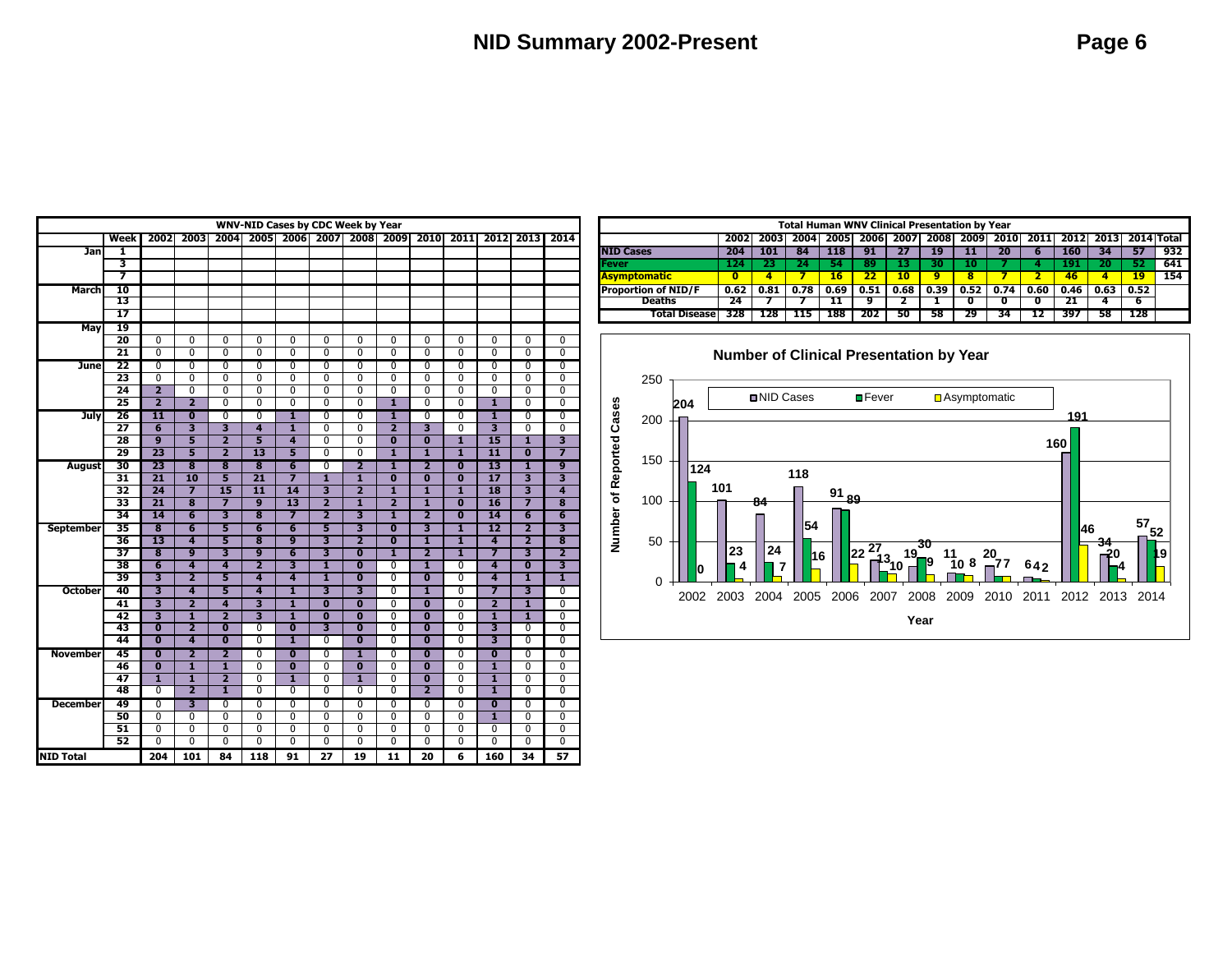## **NID by Parish 2002-Present Page 7**

 **Tangipahoa 0.0 12 6 1 2 6 1 3 1** 0 **1 12 Washington 2.3 1 6 2** 0 **3 4 2** 0 **1** 0 **1 1**

**Total 2.0 57 204 101 84 118 91 27 19 11 20 6 160 34**

| $\mathbf R$                     | <b>Parish</b>           | <b>NID 2014</b>  |                 |                         |                |                  | <b>Previously Reported NID Cases</b> |              |                |                |          |                |                |                         |              | R                        | <b>Parish</b>       | <b>NID 2014</b>  |                |                |                          |                          | <b>Previously Reported NID Cases</b> |          |              |          |          |              |              |                 |                         |
|---------------------------------|-------------------------|------------------|-----------------|-------------------------|----------------|------------------|--------------------------------------|--------------|----------------|----------------|----------|----------------|----------------|-------------------------|--------------|--------------------------|---------------------|------------------|----------------|----------------|--------------------------|--------------------------|--------------------------------------|----------|--------------|----------|----------|--------------|--------------|-----------------|-------------------------|
| $\mathbf e$<br>$\boldsymbol{g}$ |                         | <b>Incidence</b> | #               |                         | 02 03          | 04               | 05                                   |              |                | 06 07 08 09    |          | 10             |                | 11 12                   | <b>13</b>    | e<br>g                   |                     | <b>Incidence</b> | #              | 02             | 03                       | 04                       | 05                                   |          | 06 07        |          |          | 08 09 10 11  |              | 12 <sup>7</sup> | <b>13</b>               |
|                                 | 1 Jefferson             | 0.0              |                 | 24                      | 3              |                  | 6                                    | 8            | $\overline{2}$ | $\overline{2}$ | $\bf{0}$ | ŋ              | $\mathbf{0}$   | 13                      |              | 6                        | <b>Avoyelles</b>    | 0.0              |                | $\overline{2}$ | $\Omega$                 | $\mathbf{0}$             | 0                                    |          |              |          |          | $\mathbf{0}$ | $\mathbf{0}$ | 1               | $\mathbf 0$             |
| $\mathbf{1}$                    | <b>Orleans</b>          | 0.0              |                 | 10                      | $\overline{2}$ |                  | 6                                    | 12           | $\overline{2}$ | 2              | Ω        | O              | 0              | 11                      |              | 6                        | <b>Catahoula</b>    | 0.0              |                | $\mathbf 0$    | 1                        | $\mathbf{0}$             | 0                                    |          |              |          |          | 0            | $\mathbf{0}$ | 0               | $\Omega$                |
|                                 | 1 Plaquemines           | 0.0              |                 | $\mathbf{0}$            |                | ſ                | U                                    |              |                |                | 0        |                | 0              | 0                       |              | 6                        | Concordia           | 0.0              |                | 1              | 0                        | 0                        | ŋ                                    |          |              |          |          | 0            | 0            | 2               |                         |
| 1                               | <b>St Bernard</b>       | 0.0              |                 | $\mathbf 0$             | O              | $\Omega$         | 1                                    |              |                |                | 0        | 0              | 0              | 1                       |              | 6                        | lGrant              | 0.0              |                | 1              | $\Omega$                 | $\mathbf{0}$             | O                                    |          |              |          |          | 0            | $\Omega$     | 3               |                         |
| $\overline{2}$                  | <b>Ascension</b>        | 5.2              | 4               | 6                       | $\overline{2}$ | $\mathbf{1}$     | 3                                    | 10           | $\Omega$       |                | $\bf{0}$ | $\overline{2}$ | $\mathbf{0}$   | $\overline{\mathbf{3}}$ |              | 6                        | <b>Rapides</b>      | 0.0              |                | 14             | $\overline{2}$           | 8                        |                                      |          |              |          |          | $\bf{0}$     | $\mathbf 0$  | 11              | $\overline{4}$          |
|                                 | 2 East Baton Rouge      | 4.8              | 20 <sub>1</sub> | 37                      |                | 22               | 17                                   |              |                |                | 2        | 9              | $\bf{0}$       | 17                      |              | 6                        | <b>Lasalle</b>      | 0.0              |                | 0              | $\Omega$                 | 0                        | 0                                    |          |              |          |          | 0            | $\Omega$     | 0               |                         |
|                                 | 2 East Feliciana        | 0.0              |                 | $\overline{\mathbf{2}}$ |                |                  | U                                    |              |                |                | ი        |                | ŋ              | $\overline{\mathbf{2}}$ |              | 6                        | Vernon              | 0.0              |                | 0              | $\Omega$                 | $\Omega$                 | O                                    |          |              |          |          | 0            | 1            | 1               |                         |
|                                 | 2 Iberville             | 0.0              |                 | $\overline{\mathbf{z}}$ |                |                  | 2                                    |              |                |                |          |                |                | $\mathbf{0}$            |              | 6                        | Winn                | 0.0              |                | 1              | $\mathbf{0}$             | $\mathbf 0$              | 1                                    | ŋ        |              |          |          | 0            | $\mathbf 0$  | 1               |                         |
| $\overline{2}$                  | <b>Pointe Coupee</b>    | 8.8              | $\overline{2}$  | 6                       |                |                  |                                      |              |                |                |          |                |                | $\mathbf{0}$            |              | $\overline{\mathbf{z}}$  | <b>Bienville</b>    | 0.0              |                | 0              | $\mathbf{0}$             | 0                        | $\mathbf{0}$                         | ŋ        | n            | $\Omega$ | n        | $\Omega$     | 0            | 1               |                         |
| $\overline{2}$                  | <b>West Baton Rouge</b> | 0.0              |                 | $\overline{\mathbf{2}}$ |                |                  | 2                                    |              |                |                |          |                |                | $\Omega$                |              | 7                        | <b>Bossier</b>      | 2.0              | $\overline{2}$ | 3              | 8                        | 9                        | 6                                    |          |              |          |          | $\Omega$     | $\Omega$     | 6               |                         |
| $\overline{2}$                  | <b>West Feliciana</b>   | 0.0              |                 | 0                       | 0              | 0                | 0                                    | 0            | 0              |                | 0        | 0              | 0              | 1                       |              | $\overline{7}$           | <b>Caddo</b>        | 5.9              | 15             | 5              | 38                       | 8                        | 16                                   | 3        |              | В        |          | 0            | $\bf{0}$     | 19              |                         |
|                                 | 3 Assumption            | 0.0              |                 | $\mathbf{0}$            |                | ſ                | U                                    |              |                |                | በ        | O              | $\Omega$       | $\mathbf 0$             |              | $\overline{\mathbf{z}}$  | <b>Claiborne</b>    | 0.0              |                | $\mathbf 0$    | 1                        | 0                        | 0                                    | ŋ        |              |          |          | 0            | $\Omega$     | 0               |                         |
| 3                               | Lafourche               | 4.4              | 4               | 0                       |                |                  |                                      |              |                |                | n        |                | ŋ              | 1                       |              | $\overline{\phantom{a}}$ | <b>DeSoto</b>       | 0.0              |                | 1              | 1.                       | $\Omega$                 | O                                    | ŋ        |              |          |          | O            | 0            | 3               |                         |
| 3                               | <b>St Charles</b>       | 2.1              | $\mathbf{1}$    | 0                       |                |                  |                                      |              |                |                | Ω        |                | 0              | 1                       |              | 7                        | <b>Natchitoches</b> | 0.0              |                | 0              | 1.                       | $\mathbf{0}$             | 2                                    |          |              |          |          | ŋ            | $\Omega$     | $\mathbf{z}$    |                         |
| 3                               | <b>St James</b>         | 0.0              |                 | 2                       |                |                  |                                      |              |                |                |          |                |                | $\Omega$                |              | 7                        | <b>Red River</b>    | 0.0              |                | 1              | $\Omega$                 | $\Omega$                 | O                                    |          |              |          |          |              | <sup>0</sup> | 0               |                         |
| $\mathbf{3}$                    | <b>St John</b>          | 0.0              |                 | 2                       |                |                  |                                      |              |                |                |          |                |                | $\Omega$                |              | $\overline{\mathbf{z}}$  | lSabine             | 0.0              |                | $\Omega$       | $\Omega$                 | $\Omega$                 | 0                                    |          |              |          |          |              | <sup>0</sup> | 0               |                         |
|                                 | 3 St Mary               | 0.0              |                 | 0                       |                |                  | 0                                    |              |                |                | 0        |                | 0              | 0                       |              | $\overline{\mathbf{z}}$  | Webster             | 0.0              |                | 0              | $\mathbf{0}$             | 1                        | $\mathbf 0$                          | 1        | $\mathbf{0}$ | 0        | 0        | 0            | $\mathbf 0$  | 4               |                         |
| 3                               | <b>Terrebonne</b>       | 1.0              | 1.              | 0                       | 3              | $\boldsymbol{0}$ | 0                                    |              | <sup>0</sup>   | 0              | 0        | 0              | 0              | 1                       |              | 8                        | <b>Caldwell</b>     | 0.0              |                | 0              | $\Omega$                 | 1                        | 0                                    | $\Omega$ | n            | 0        | $\Omega$ | $\mathbf{0}$ | 0            | 1               | $\overline{\mathbf{3}}$ |
| $\overline{\mathbf{4}}$         | <b>Acadia</b>           | 0.0              |                 | $\mathbf{0}$            | $\Omega$       | $\Omega$         | 1                                    | n            | n              | ŋ              | O        | $\Omega$       | $\Omega$       | $\mathbf{0}$            | $\mathbf{1}$ | 8                        | <b>East Carroll</b> | 0.0              |                | 0              |                          | $\Omega$                 | ŋ                                    |          |              |          |          | ŋ            | $\Omega$     | 0               |                         |
| 4                               | Evangeline              | 0.0              |                 | 1                       |                |                  | U                                    |              |                |                |          |                | 0              | 0                       |              | 8                        | Franklin            | 4.7              | 1              | 0              | $\Omega$                 | 1                        |                                      |          |              |          |          |              | $\Omega$     | 1               |                         |
| $\overline{\mathbf{4}}$         | Iberia                  | 0.0              |                 | $\overline{2}$          |                |                  |                                      |              |                |                | Ω        |                | 0              | 1                       |              | 8                        | Jackson             | 0.0              |                | $\mathbf{0}$   | 1                        | $\mathbf{0}$             | 0                                    |          |              |          |          |              |              | 0               |                         |
|                                 | 4   Lafayette           | 0.0              |                 | $\boldsymbol{4}$        |                |                  |                                      |              | 1              |                | 0        | 0              | 0              | $\overline{2}$          | 9            | 8                        | Lincoln             | 0.0              |                | $\mathbf{0}$   | 2                        | $\Omega$                 |                                      |          |              |          |          |              | $\Omega$     |                 |                         |
|                                 | 4 St Landry             | 0.0              |                 | 1                       | ſ              | 3                | 0                                    |              |                |                | Ω        | 0              | $\Omega$       | 0                       |              | 8                        | <b>Madison</b>      | 0.0              |                | $\mathbf{0}$   | $\Omega$                 | 1                        | 0                                    |          |              |          |          | ŋ            | $\Omega$     | 1               |                         |
| 4                               | <b>St Martin</b>        | 0.0              |                 | $\mathbf{0}$            | ſ              | $\Omega$         | 0                                    |              | n              |                | 0        | O              | 0              | 1                       |              | 8                        | <b>Morehouse</b>    | 0.0              |                | 0              | 2                        | $\overline{\phantom{a}}$ | 1                                    |          |              |          |          | n            | $\Omega$     | 1               |                         |
| 4                               | Vermillion              | 0.0              |                 | $\mathbf 0$             | 0              | $\overline{0}$   | 0                                    | 1            | $\mathbf{0}$   | 0              | 0        | $\overline{2}$ | 0              | $\mathbf 0$             |              | 8                        | <b>Ouachita</b>     | 1.4              | $\overline{2}$ | 6              | $\overline{\phantom{a}}$ | 5                        | 15                                   |          |              |          |          | 0            | $\bf{0}$     | 3               | 14                      |
| $\overline{\mathbf{5}}$         | <b>Allen</b>            | 0.0              |                 | $\mathbf 0$             | $\Omega$       | $\Omega$         | 0                                    | $\Omega$     | $\Omega$       | $\Omega$       | 1        | $\mathbf{0}$   | $\mathbf{0}$   | 1                       |              | 8                        | <b>Richland</b>     | 0.0              |                | $\overline{2}$ | 1                        | 1                        | $\Omega$                             |          |              |          |          | O            | $\mathbf 0$  | 1               |                         |
|                                 | 5 Beauregard            | 0.0              |                 | $\mathbf{0}$            |                |                  |                                      |              |                |                |          |                | 0              | 1                       |              | 8                        | <b>Tensas</b>       | 0.0              |                | 0              | <sup>0</sup>             | $\Omega$                 | 0                                    |          |              |          |          | 0            | 0            | 0               |                         |
|                                 | 5 Calcasieu             | 0.0              |                 | 8                       |                | в                | $\overline{2}$                       |              | n              |                | 0        | $\Omega$       | $\overline{2}$ | 8                       | $\mathbf{1}$ | 8                        | Union               | 0.0              |                | 1              | 1                        | 1                        | O                                    |          |              |          |          | 0            | 0            | 1               |                         |
| 5                               | <b>Cameron</b>          | 0.0              |                 | $\mathbf 0$             | $\Omega$       | $\sqrt{ }$       | 0                                    |              |                | 0              | 0        | 0              | 0              | 0                       |              | 8                        | <b>West Carroll</b> | 0.0              |                | $\mathbf 0$    | $\overline{\mathbf{2}}$  | $\overline{\mathbf{2}}$  | $\mathbf{0}$                         | 0        |              | 0        |          | 0            | 0            | 0               |                         |
|                                 | 5 Jefferson Davis       | 0.0              |                 | 0                       | 1              | 1                | 0                                    | $\mathbf{0}$ | $\Omega$       | $\mathbf{0}$   | 0        | 0              | 0              | $\mathbf{0}$            |              | 9                        | Livingston          | 2.2              | $\overline{2}$ | 12             | 5                        | 6                        | 11                                   | s.       |              | 1        | $\Omega$ | 1            | $\mathbf{0}$ | 6               | $\mathbf{1}$            |
|                                 |                         |                  |                 |                         |                |                  |                                      |              |                |                |          |                |                |                         |              |                          | 9 St Helena         | 0.0              |                | $\mathbf{0}$   | $\overline{\mathbf{2}}$  | $\Omega$                 | $\overline{2}$                       | ŋ        | O            | 0        | O        | 0            | $\mathbf{0}$ | $\overline{2}$  |                         |
|                                 |                         |                  |                 |                         |                |                  |                                      |              |                |                |          |                |                |                         |              |                          |                     |                  |                |                |                          |                          |                                      |          |              |          |          |              |              |                 |                         |

\* parishes highlighted in grey have cases each year **9 St Tammany 1.0 2 27 4** 0 **3 14** 0 **3 4 1 1 10 1**